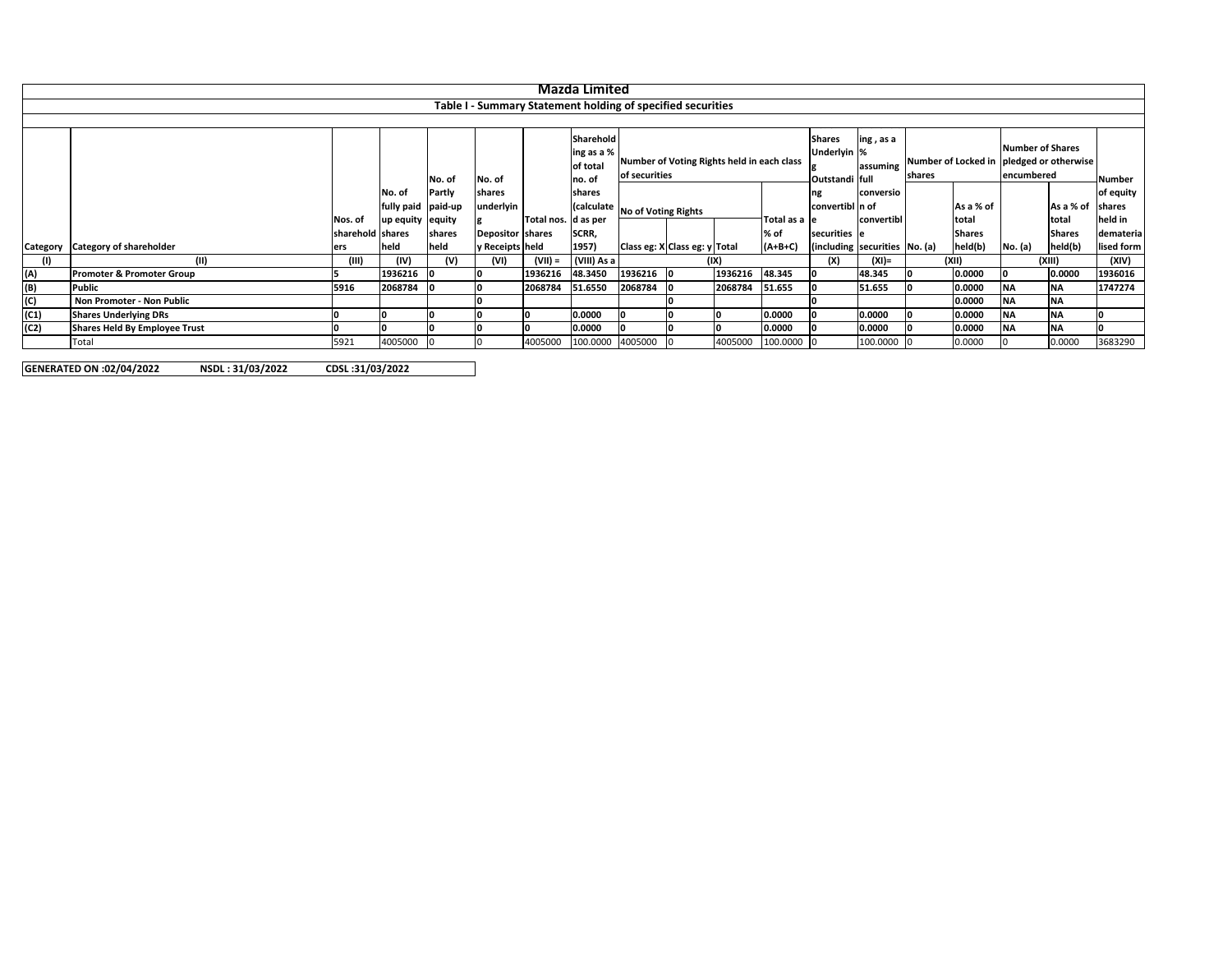## **Mazda Limited**

**Table II ‐ Statement showing shareholding pattern of the Promoter and Promoter Group**

|                |                                                                |                  |                    |        | No. of           |                      | Sharehold<br>ing % | Number of Voting Rights held in each class<br>calculated of securities |                   |         | <b>Shares</b><br>Underlyin %<br>Outstandi full |                 | ing, as a<br>assuming         | shares |               | <b>Number of Shares</b><br>Number of Locked in pledged or otherwise<br>encumbered |               | <b>Number</b> |
|----------------|----------------------------------------------------------------|------------------|--------------------|--------|------------------|----------------------|--------------------|------------------------------------------------------------------------|-------------------|---------|------------------------------------------------|-----------------|-------------------------------|--------|---------------|-----------------------------------------------------------------------------------|---------------|---------------|
|                |                                                                |                  | No. of             | Partly | shares           |                      | as per             |                                                                        |                   |         |                                                | ng              | conversio                     |        |               |                                                                                   |               | of equity     |
|                |                                                                |                  | fully paid paid-up |        | underlyin        |                      | SCRR,              | <b>No of Voting Rights</b>                                             |                   |         |                                                | convertibl n of |                               |        | As a % of     |                                                                                   | As a % of     | shares        |
|                |                                                                | Nos. of          | up equity equity   |        |                  | Total nos. 1957 As a |                    |                                                                        |                   |         | Total as a le                                  |                 | convertibl                    |        | total         |                                                                                   | total         | held in       |
|                |                                                                | sharehold shares |                    | shares | Depositor shares |                      | % of               | Class eg:                                                              |                   |         | % of                                           | securities e    |                               |        | <b>Shares</b> |                                                                                   | <b>Shares</b> | demateria     |
|                | <b>Category &amp; Name of the shareholders</b>                 | ers              | held               | held   | y Receipts held  |                      | $(A+B+C2)$ X       |                                                                        | Class eg: y Total |         | $(A+B+C)$                                      |                 | (including securities No. (a) |        | held(b)       | No. (a)                                                                           | held(b)       | lised form    |
|                | (1)                                                            | (III)            | (IV)               | (V)    | (VI)             | $(VII) =$            | (VIII) As a        |                                                                        |                   | (IX)    |                                                | (X)             | $(XI) =$                      |        | (XII)         |                                                                                   | (XIII)        | (XIV)         |
|                | Indian                                                         |                  |                    |        |                  |                      |                    |                                                                        |                   |         |                                                |                 |                               |        |               |                                                                                   |               |               |
| (a)            | Individuals / Hindu Undivided Family                           |                  | 1936216            |        | 0                | 1936216              | 48.345             | 1936216 0                                                              |                   | 1936216 | 48.345                                         |                 | 48.345                        |        | 0.0000        |                                                                                   | 0.0000        | 1936016       |
|                | Shanaya Mody Khatua                                            |                  | 1254228            |        | $\Omega$         | 1254228              | 31.3166            | 1254228                                                                |                   | 1254228 | 31.3166                                        |                 | 31.3166                       |        | 0.0000        |                                                                                   | 0.0000        | 1254228       |
|                | Percy Xerex Avari                                              |                  | 406088             |        |                  | 406088               | 10.1395            | 406088                                                                 |                   | 406088  | 10.1395                                        |                 | 10.1395                       |        | 0.0000        |                                                                                   | 0.0000        | 406088        |
|                | Sheila Sorab Mody                                              |                  | 275700             |        |                  | 275700               | 6.8839             | 275700                                                                 |                   | 275700  | 6.8839                                         |                 | 6.8839                        |        | 0.0000        |                                                                                   | 0.0000        | 275700        |
|                | Xerxis Avari                                                   |                  | 100                |        |                  | 100                  | 0.002              | 100                                                                    |                   | 100     | 0.002                                          |                 | 0.002                         |        |               |                                                                                   |               |               |
|                |                                                                |                  | 100                |        | $\Omega$         | 100                  | 0.002              | 100                                                                    |                   | 100     | 0.002                                          |                 | 0.002                         |        |               |                                                                                   | n             |               |
| (b)            | <b>Central Government / State Government(s)</b>                |                  |                    |        | n                | n                    | 0.0000             |                                                                        |                   | n       | 0.0000                                         |                 | 0.0000                        |        | 0.0000        |                                                                                   | 0.0000        |               |
| $\overline{c}$ | <b>Financial Institutions / Banks</b>                          |                  | n                  |        | ١n               | ١o                   | 0.0000             |                                                                        |                   |         | 0.0000                                         |                 | 0.0000                        |        | 0.0000        |                                                                                   | 0.0000        |               |
| (d)            | Any Other (Specify)                                            |                  | l0.                |        | ١o               | 'n                   | 0.0000             |                                                                        |                   |         | 0.0000                                         |                 | 0.0000                        |        | 0.0000        |                                                                                   | 0.0000        |               |
|                | Sub Total (A)(1)                                               |                  | 1936216            |        | l O              | 1936216              | 48.345             | 1936216                                                                |                   | 1936216 | 48.345                                         |                 | 48.345                        |        | 0.0000        |                                                                                   | 0.0000        | 1936016       |
| 2              | Foreign                                                        |                  |                    |        |                  |                      |                    |                                                                        |                   |         |                                                |                 |                               |        |               |                                                                                   |               |               |
|                |                                                                |                  |                    |        |                  |                      |                    |                                                                        |                   |         |                                                |                 |                               |        |               |                                                                                   |               |               |
| (a)            | Individuals (Non-Resident Individuals / Foreign Individuals) 0 |                  |                    |        |                  |                      | 0.0000             |                                                                        |                   |         | 0.0000                                         |                 | 0.0000                        |        | 0.0000        |                                                                                   | 0.0000        |               |
| (b)            | Government                                                     |                  | n                  |        | ۱n               | 'n                   | 0.0000             |                                                                        |                   |         | 0.0000                                         |                 | 0.0000                        |        | 0.0000        |                                                                                   | 0.0000        |               |
| (c)            | <b>Institutions</b>                                            |                  | 'n                 |        | ١o               | 'n                   | 0.0000             |                                                                        |                   |         | 0.0000                                         |                 | 0.0000                        |        | 0.0000        |                                                                                   | 0.0000        |               |
| (d)            | <b>Foreign Portfolio Investor</b>                              |                  |                    |        |                  |                      | 0.0000             |                                                                        |                   |         | 0.0000                                         |                 | 0.0000                        |        | 0.0000        |                                                                                   | 0.0000        |               |
| (e)            | Any Other (Specify)                                            |                  |                    |        | n                |                      | 0.0000             |                                                                        |                   |         | 0.0000                                         |                 | 0.0000                        |        | 0.0000        |                                                                                   | 0.0000        |               |
|                | Sub Total (A)(2)                                               |                  | 'n                 |        | ۱n               | $\sqrt{ }$           | 0.0000             |                                                                        |                   | n       | 0.0000                                         |                 | 0.0000                        |        | 0.0000        |                                                                                   | 0.0000        |               |
|                | Total Shareholding Of Promoter And Promoter Group (A)=         |                  |                    |        |                  |                      |                    |                                                                        |                   |         |                                                |                 |                               |        |               |                                                                                   |               |               |
|                | $(A)(1)+(A)(2)$                                                |                  | 1936216            |        | 0                | 1936216 48.345       |                    | 1936216 0                                                              |                   | 1936216 | 48.345                                         |                 | 48.345                        |        | 0.0000        |                                                                                   | 0.0000        | 1936016       |

**GENERATED ON :02/04/2022 NSDL : 31/03/2022 CDSL**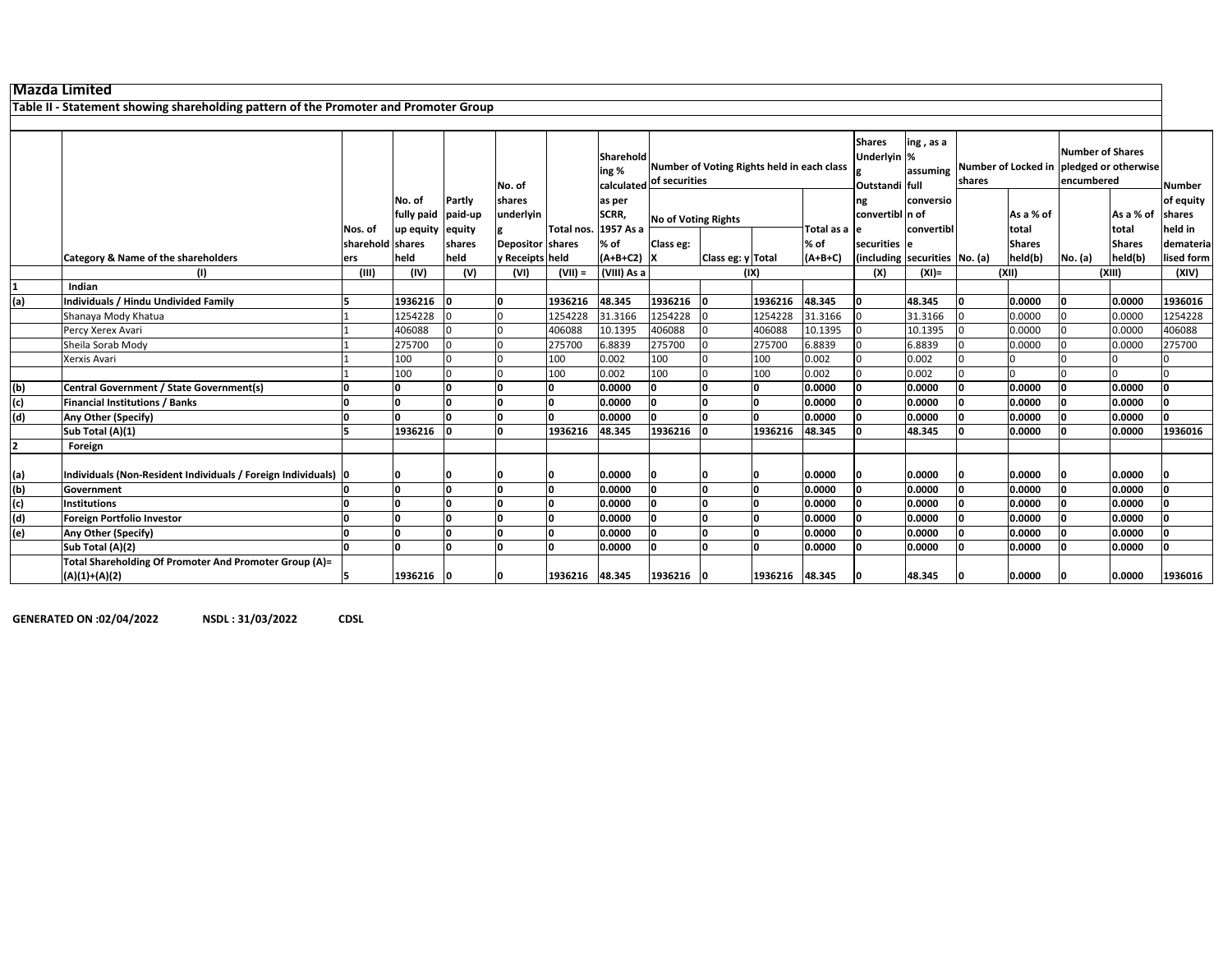|                |                                                                                |                          |                  |              |                  |            | <b>Mazda Limited</b> |                            |                   |                                                                              |            |                    |                  |          |                  |                         |                                          |              |
|----------------|--------------------------------------------------------------------------------|--------------------------|------------------|--------------|------------------|------------|----------------------|----------------------------|-------------------|------------------------------------------------------------------------------|------------|--------------------|------------------|----------|------------------|-------------------------|------------------------------------------|--------------|
|                |                                                                                |                          |                  |              |                  |            |                      |                            |                   | Table III - Statement showing shareholding pattern of the Public shareholder |            |                    |                  |          |                  |                         |                                          |              |
|                |                                                                                |                          |                  |              |                  |            |                      |                            |                   |                                                                              |            |                    |                  |          |                  |                         |                                          |              |
|                |                                                                                |                          |                  |              |                  |            |                      |                            |                   |                                                                              |            |                    | Sharehold        |          |                  |                         |                                          |              |
|                |                                                                                |                          |                  |              |                  |            |                      |                            |                   |                                                                              |            |                    | ing, as a        |          |                  | <b>Number of Shares</b> |                                          |              |
|                |                                                                                |                          |                  |              |                  |            |                      |                            |                   | Number of Voting Rights held in each class                                   |            |                    |                  |          |                  |                         | Number of Locked in pledged or otherwise |              |
|                |                                                                                |                          |                  |              |                  |            |                      | of securities              |                   |                                                                              |            |                    | assuming shares  |          |                  | encumbered              |                                          |              |
|                |                                                                                |                          |                  |              |                  |            |                      |                            |                   |                                                                              |            | No. of             | full             |          |                  |                         |                                          |              |
|                |                                                                                |                          |                  |              |                  |            |                      |                            |                   |                                                                              |            | <b>Shares</b>      | conversio        |          |                  |                         |                                          |              |
|                |                                                                                |                          |                  |              |                  |            |                      | <b>No of Voting Rights</b> |                   | Underlyin In of                                                              |            |                    |                  |          |                  |                         |                                          |              |
|                |                                                                                |                          |                  |              |                  |            | Sharehold            |                            |                   |                                                                              |            |                    | convertibl       |          |                  |                         |                                          |              |
|                |                                                                                |                          |                  |              |                  |            | ing%                 |                            |                   |                                                                              |            | Outstandi e        |                  |          |                  |                         |                                          |              |
|                |                                                                                |                          |                  |              | No. of           |            | calculated           |                            |                   |                                                                              |            | ng                 | securities       |          |                  |                         |                                          | Number of    |
|                |                                                                                |                          | No. of           | Partly       | shares           |            | as per               |                            |                   |                                                                              |            | convertibl (as a   |                  |          |                  |                         |                                          | equity       |
|                |                                                                                |                          | fully paid       | paid-up      | underlyin        |            | SCRR,                |                            |                   |                                                                              |            |                    | percentag        |          | As a % of        |                         | As a % of                                | shares held  |
|                |                                                                                | Nos. of                  | up equity equity |              |                  | Total nos. | 1957 As a            |                            |                   |                                                                              | Total as a | securities         | e of             |          | total            |                         | total                                    |              |
|                |                                                                                | sharehold shares         |                  | shares       | Depositor shares |            | % of                 | Class eg:                  |                   |                                                                              | % of       | (including diluted |                  |          | <b>Shares</b>    |                         | <b>Shares</b>                            | demateriali  |
|                | Category & Name of the shareholders                                            | ers                      | held             | held         | y Receipts held  |            | $(A+B+C2)$           | lx                         | Class eg: y Total |                                                                              | $(A+B+C)$  | Warrants) share    |                  | No. (a)  | held(b)          | No. (a)                 | held(b)                                  | sed form     |
|                | (1)                                                                            | (III)                    | (IV)             | (V)          | (VI)             | $(VII) =$  | (VIII) As a          |                            |                   | (IX)                                                                         |            | (X)                | $(XI) =$         |          | (XII)            |                         | (XIII)                                   | (XIV)        |
| $\mathbf{1}$   | <b>Institutions</b>                                                            |                          |                  |              |                  |            |                      |                            |                   |                                                                              |            |                    |                  |          |                  |                         |                                          |              |
| (a)            | <b>Mutual Fund</b>                                                             |                          |                  | O            | n                | 0          | 0.0000               | 'n                         |                   | n                                                                            | 0.0000     |                    | 0.0000           |          | 0.0000           | <b>NA</b>               | <b>NA</b>                                |              |
| (b)            | <b>Venture Capital Funds</b>                                                   |                          |                  |              | O                | O          | 0.0000               | O                          |                   |                                                                              | 0.0000     |                    | 0.0000           |          | 0.0000           | ΝA                      | <b>NA</b>                                |              |
| (c)            | <b>Alternate Investment Funds</b>                                              | 'n                       | 'n               | $\mathbf{0}$ | O                | 0          | 0.0000               | O                          | l0.               | <b>n</b>                                                                     | 0.0000     | n                  | 0.0000           | 'n       | 0.0000           | <b>NA</b>               | <b>NA</b>                                | n            |
| (d)            | <b>Foreign Venture Capital Investors</b>                                       | <b>n</b>                 |                  | O            | O                | o          | 0.0000               | O                          | <sup>0</sup>      | <b>O</b>                                                                     | 0.0000     |                    | 0.0000           |          | 0.0000           | <b>NA</b>               | <b>NA</b>                                | <sup>0</sup> |
| (e)            | Foreign Portfolio Investor                                                     |                          | 4489             | O            | 0                | 4489       | 0.1121               | 4489                       | <sup>0</sup>      | 4489                                                                         | 0.1121     |                    | 0.1121           | I٥       | 0.0000           | <b>NA</b>               | <b>NA</b>                                | 4489         |
| (f)            | <b>Financial Institutions / Banks</b>                                          |                          | 800              | $\Omega$     | O                | 800        | 0.0200               | 800                        |                   | 800                                                                          | 0.0200     |                    | 0.0200           |          | 0.0000           | <b>NA</b>               | <b>NA</b>                                | 800          |
| (g)            | <b>Insurance Companies</b>                                                     |                          |                  |              | O                | <b>n</b>   | 0.0000               |                            |                   |                                                                              | 0.0000     |                    | 0.0000           |          | 0.0000           | <b>NA</b>               | <b>NA</b>                                |              |
| (h)            | <b>Provident Funds/ Pension Funds</b>                                          | <b>n</b>                 | o                | n            | O                | 0          | 0.0000               | O                          | O                 | O                                                                            | 0.0000     |                    | 0.0000           | n        | 0.0000           | <b>NA</b>               | <b>NA</b>                                | <sup>0</sup> |
| (i)            | Any Other (Specify)                                                            | <b>n</b>                 | U                | ١o           | 0                | O          | 0.0000               | <sup>0</sup>               | <sup>0</sup>      | ١o                                                                           | 0.0000     |                    | 0.0000           | O        | 0.0000           | <b>NA</b>               | <b>NA</b>                                | <sup>0</sup> |
|                | Sub Total (B)(1)                                                               | $\overline{\phantom{a}}$ | 5289             | I٥           | O                | 5289       | 0.1321               | 5289                       |                   | 5289                                                                         | 0.1321     |                    | 0.1321           | I٥       | 0.0000           | <b>NA</b>               | <b>NA</b>                                | 5289         |
|                | Central Government/ State Government(s)/                                       |                          |                  |              |                  |            |                      |                            |                   |                                                                              |            |                    |                  |          |                  |                         |                                          |              |
| $\overline{2}$ | <b>President of India</b>                                                      |                          |                  |              |                  |            |                      |                            |                   |                                                                              |            |                    |                  |          |                  |                         |                                          |              |
|                | Sub Total (B)(2)                                                               | <b>n</b>                 | O                | n            | O                | O          | 0.0000               | O                          | O                 | n                                                                            | 0.0000     |                    | 0.0000           | n        | 0.0000           | NΑ                      | <b>NA</b>                                | <sup>0</sup> |
| 3              | <b>Non-Institutions</b>                                                        |                          |                  |              |                  |            |                      |                            |                   |                                                                              |            |                    |                  |          |                  |                         |                                          |              |
| (a)            | <b>Individuals</b>                                                             |                          | <sup>0</sup>     | O            |                  |            |                      |                            |                   |                                                                              |            |                    |                  | n        |                  | <b>NA</b>               | <b>NA</b>                                |              |
|                | . Individual shareholders holding nominal                                      |                          |                  |              |                  |            |                      |                            |                   |                                                                              |            |                    |                  |          |                  |                         |                                          |              |
|                | share capital up to Rs. 2 lakhs.                                               | 5497                     | 1078464          |              | O                | 1078464    | 26.9279              | 1078464                    |                   | 1078464                                                                      | 26.9279    |                    | 26.9279          | 0        | 0.0000           | <b>NA</b>               | <b>NA</b>                                | 1050654      |
|                | ii. Individual shareholders holding nominal                                    |                          |                  |              |                  |            |                      |                            |                   |                                                                              |            |                    |                  |          |                  |                         |                                          |              |
|                | share capital in excess of Rs. 2 lakhs.                                        |                          | 295785           |              | n                | 295785     | 7.3854               | 295785                     |                   | 295785                                                                       | 7.3854     |                    | 7.3854           |          | 0.0000           | NA                      | <b>NA</b>                                | 295785       |
|                | Bharat Jamnadas Dattani                                                        |                          | 63505            |              | <sup>0</sup>     | 63505      | 1.5856               | 63505                      |                   | 63505                                                                        | 1.5856     |                    | 1.5856           |          | 0.0000           | <b>NA</b>               | <b>NA</b>                                | 63505        |
|                | Nilesh Hastimal Shah                                                           |                          | 42300            |              |                  | 42300      | 1.0562               | 42300                      |                   | 42300                                                                        | 1.0562     |                    | 1.0562           |          | 0.0000           | <b>NA</b>               | <b>NA</b>                                | 42300        |
|                | Shailesh Babalal Shah                                                          |                          | 42120            |              | $\Omega$         | 42120      | 1.0517               | 42120                      | n                 | 42120                                                                        | 1.0517     |                    | 1.0517           |          | 0.0000           | <b>NA</b>               | <b>NA</b>                                | 42120        |
|                | Sharad Kanayalal Shah                                                          |                          | 91500<br>831     |              | $\Omega$<br>O    | 91500      | 2.2846<br>0.0207     | 91500<br>831               |                   | 91500<br>831                                                                 | 2.2846     |                    | 2.2846<br>0.0207 |          | 0.0000<br>0.0000 | <b>NA</b>               | <b>NA</b><br><b>NA</b>                   | 91500<br>831 |
| (b)            | <b>NBFCs registered with RBI</b>                                               |                          | O                | O            | O                | 831        |                      |                            |                   |                                                                              | 0.0207     |                    |                  |          |                  | <b>NA</b><br><b>NA</b>  | <b>NA</b>                                | <sup>0</sup> |
|                | <b>Trust Employee</b><br><b>Overseas Depositories (holding DRs) (balancing</b> |                          |                  |              |                  | O          | 0.0000               | 0                          |                   | O                                                                            | 0.0000     |                    | 0.0000           |          | 0.0000           |                         |                                          |              |
|                |                                                                                |                          |                  |              | n                |            | 0.0000               | U                          |                   |                                                                              | 0.0000     |                    | 0.0000           | n        | 0.0000           | <b>NA</b>               | <b>NA</b>                                |              |
| (d)<br>(c)     | figure)<br>Any Other (Specify)                                                 | 410                      | 688415           | 0            | 0                | 688415     | 17.1889              | 688415                     | O                 | 688415                                                                       | 17.1889    |                    | 17.1889          |          | 0.0000           | <b>NA</b>               | <b>NA</b>                                | 394715       |
|                | <b>IEPF</b>                                                                    |                          | 31952            | O            | O                | 31952      | 0.7978               | 31952                      | O                 | 31952                                                                        | 0.7978     |                    | 0.7978           | $\Omega$ | 0.0000           | <b>NA</b>               | <b>NA</b>                                | 31952        |
|                | <b>Hindu Undivided Family</b>                                                  | 198                      | 125471           | O            | O                | 125471     | 3.1329               | 125471                     | <sup>0</sup>      | 125471                                                                       | 3.1329     |                    | 3.1329           | n        | 0.0000           | <b>NA</b>               | <b>NA</b>                                | 125471       |
|                | Non Resident Indians (Non Repat)                                               | 56                       | 22226            |              | O                | 22226      | 0.5550               | 22226                      | O                 | 22226                                                                        | 0.5550     |                    | 0.5550           |          | 0.0000           | <b>NA</b>               | <b>NA</b>                                | 18026        |
|                | <b>Other Directors / Relatives</b>                                             | 1                        | 592              | n            | O                | 592        | 0.0148               | 592                        | <sup>0</sup>      | 592                                                                          | 0.0148     |                    | 0.0148           |          | 0.0000           | <b>NA</b>               | <b>NA</b>                                | 592          |
|                | <b>Non Resident Indians (Repat)</b>                                            | 55                       | 42843            | 0            | 0                | 42843      | 1.0697               | 42843                      | O                 | 42843                                                                        | 1.0697     | O                  | 1.0697           | O        | 0.0000           | <b>NA</b>               | <b>NA</b>                                | 42843        |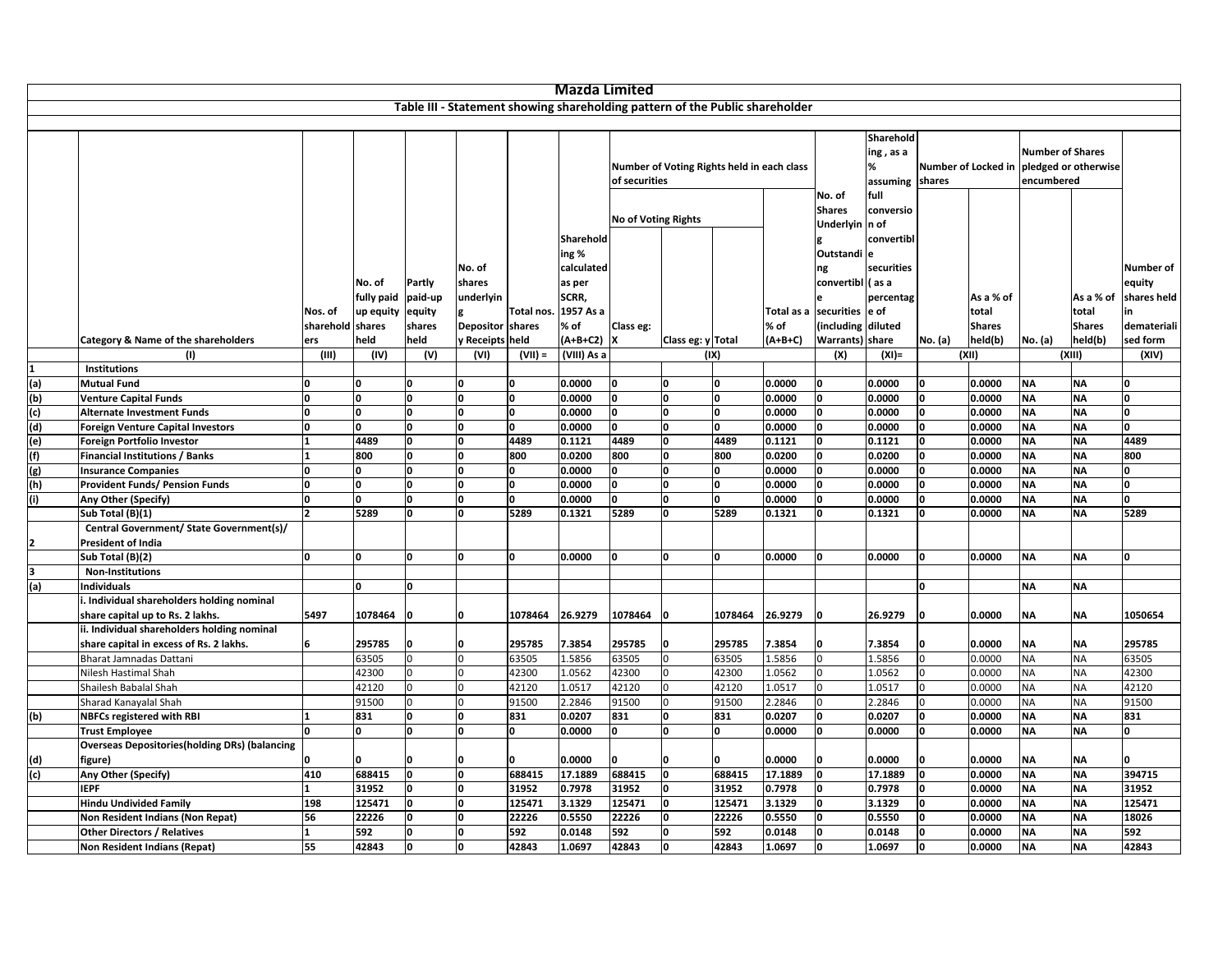| <b>Body Corp-Ltd Liability Partnership</b> |      | 171     |  | 171     | 0.0043 | 171       | 171     | 0.0043 | 0.0043 | 0.0000 |           | <b>INA</b> | 171     |
|--------------------------------------------|------|---------|--|---------|--------|-----------|---------|--------|--------|--------|-----------|------------|---------|
| <b>Overseas Bodies Corporates</b>          |      | 289500  |  | 289500  | 7.2285 | 289500    | 289500  | 7.2285 | 7.2285 | 0.0000 |           | <b>INA</b> |         |
| Croll-Reynolds International Inc.          |      | 289500  |  | 289500  | 7.2285 | 289500    | 289500  | 7.2285 | 7.2285 | 0.0000 |           | <b>NA</b>  |         |
| <b>Clearing Member</b>                     |      | 4648    |  | 4648    | 0.1161 | 4648      | 4648    | 0.1161 | 0.1161 | 0.0000 | <b>NA</b> | <b>INA</b> | 4648    |
| <b>Bodies Corporate</b>                    | 72   | 171012  |  | 171012  | 4.2700 | 171012    | 171012  | 4.2700 | 4.2700 | 0.0000 | <b>NA</b> | <b>INA</b> | 171012  |
| Dorabjee And Company Private Limited       |      | 62859   |  | 62859   | 1.5695 | 62859     | 62859   | 1.5695 | 1.5695 | 0.0000 |           | <b>INA</b> | 62859   |
| Sub Total (B)(3)                           | 5914 | 2063495 |  | 2063495 | 51.523 | 2063495 0 | 2063495 | 51.523 | 51.523 | 0.0000 |           | <b>INA</b> | 1741985 |
| Total Public Shareholding (B)=             |      |         |  |         |        |           |         |        |        |        |           |            |         |
| $(B)(1)+(B)(2)+(B)(3)$                     | 5916 | 2068784 |  | 2068784 | 51.655 | 2068784 0 | 2068784 | 51.655 | 51.655 | 0.0000 |           | <b>INA</b> | 1747274 |

**Details of the shareholders acting as persons in Concert including their Shareholding (No. and %): No. of shareholders**

**GENERATED ON :02/04/2022 NSDL : 31/03/2022 CDSL**